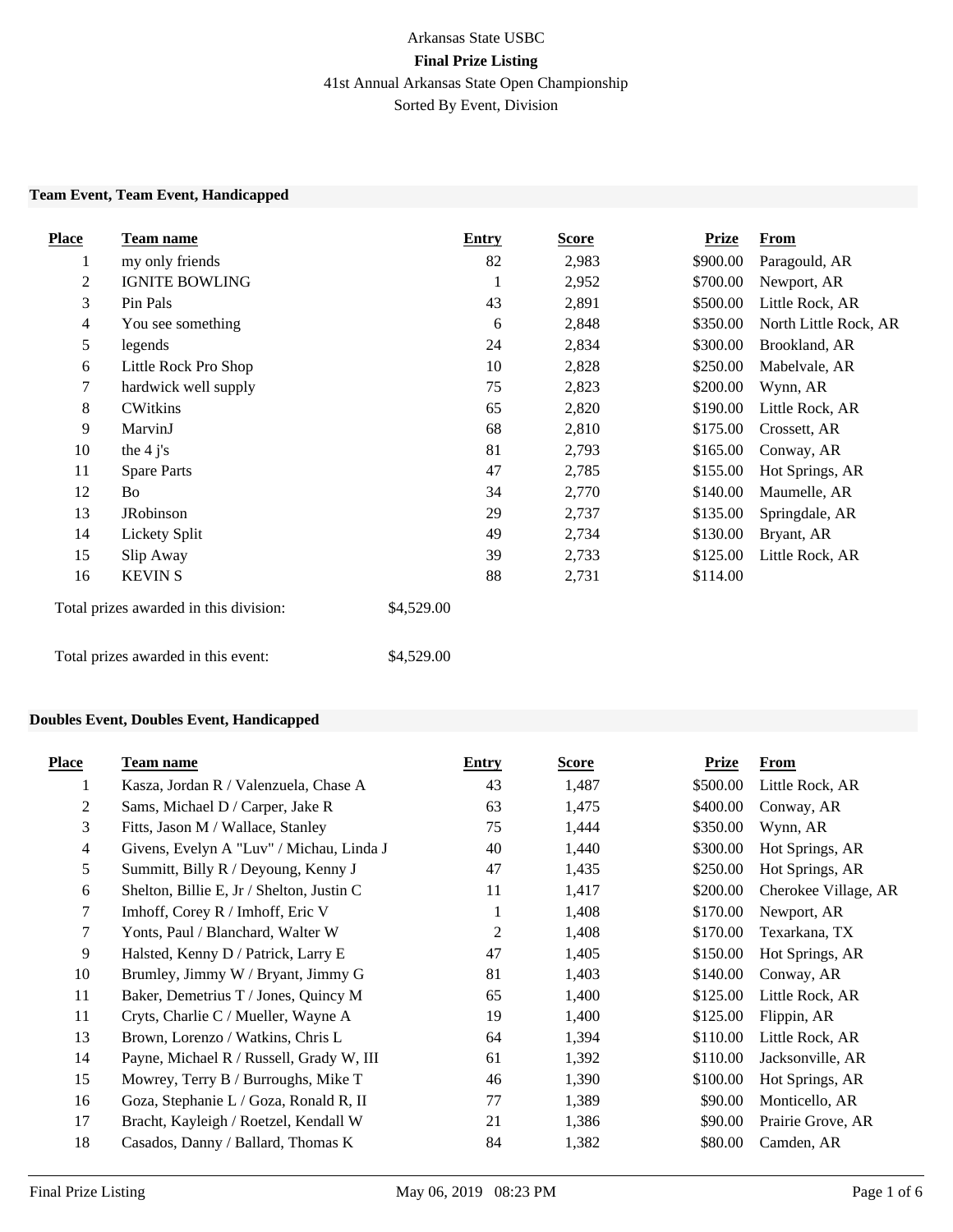41st Annual Arkansas State Open Championship

Sorted By Event, Division

| 19 | Barrett, Chad A / Neff, Justin E           | 24         | 1,376 | \$80.00 | Brookland, AR        |
|----|--------------------------------------------|------------|-------|---------|----------------------|
| 20 | Chambers, Jacob D / Woodard, Christopher N | 75         | 1,373 | \$75.00 | Wynn, AR             |
| 21 | Coursolle, Ernest / Martens, Jim R         | 11         | 1,372 | \$72.50 | Cherokee Village, AR |
| 21 | Aronoff, Michael L / Reeves, Douglas K     | 22         | 1,372 | \$72.50 | Cherokee Village, AR |
| 23 | Taylor, Tommy G / Rush, Lonnie             | 16         | 1,364 | \$70.00 | Springdale, AR       |
| 24 | O'Neal, Shynia M / Valenzuela, Chase A     | 66         | 1,363 | \$68.00 | Little Rock, AR      |
| 25 | Doughty, Neshae L / Doughty, Shawn E       | 18         | 1,362 | \$66.00 | Flippin, AR          |
| 26 | Barnes, Brandon M / Tipton, Lee P          | 49         | 1,359 | \$64.67 | Bryant, AR           |
| 26 | Furnish, Jacqueline / Dailey, Diane L      | 80         | 1,359 | \$64.67 | Searcy, AR           |
| 26 | Alderson, Kelli E / Keith, Jo A            | 86         | 1,359 | \$64.67 | Elkins, AR           |
| 29 | Kilby, Lela D / Kilby, Richard A           | 67         | 1,358 | \$62.00 | Ward, AR             |
| 30 | Jarnagin, David L / Stanton, Steve W       | 25         | 1,354 | \$62.00 | Fort Smith, AR       |
| 30 | Dailey, John T, Jr / Allen, Traci          | 54         | 1,354 | \$62.00 | Little Rock, AR      |
| 32 | Grove, James / Owens, Rodney               | 69         | 1,353 | \$61.50 | Stuttgart, AR        |
|    | Total prizes awarded in this division:     | \$4,405.50 |       |         |                      |
|    | Total prizes awarded in this event:        | \$4,405.50 |       |         |                      |

#### **Singles Event, Singles Event, Handicapped**

| <b>Place</b>   | Team name          | <b>Entry</b>   | <b>Score</b> | <b>Prize</b> | <b>From</b>     |
|----------------|--------------------|----------------|--------------|--------------|-----------------|
| 1              | Carper, Jake R     | 63             | 806          | \$300.00     | Conway, AR      |
| $\mathbf{2}$   | Elkins, John D     | 31             | 798          | \$250.00     | Vian, OK        |
| 3              | Deyoung, Kenny J   | 47             | 778          | \$200.00     | Hot Springs, AR |
| $\overline{4}$ | Fitts, Jason M     | 75             | 776          | \$175.00     | Wynn, AR        |
| 5              | Granata, Tommy     | 16             | 770          | \$150.00     | Springdale, AR  |
| 6              | Brown, Lorenzo     | 64             | 769          | \$135.00     | Little Rock, AR |
| 7              | Carlton, Bobby N   | 9              | 768          | \$125.00     | Ashdown, AR     |
| 8              | Summitt, Billy R   | 47             | 765          | \$115.00     | Hot Springs, AR |
| 9              | Luper, Derek       | 74             | 763          | \$110.00     | Springdale, AR  |
| 10             | Gladish, Randy A   | 82             | 754          | \$100.00     | Paragould, AR   |
| 11             | Dickens, Kolton A  | 36             | 750          | \$90.00      | Fort Smith, AR  |
| 12             | Heisner, Matthew J | 52             | 735          | \$95.00      | Alexander, AR   |
| 13             | Stokes, Preston    | 74             | 734          | \$80.00      | Springdale, AR  |
| 14             | Allen, Traci       | 54             | 722          | \$75.00      | Little Rock, AR |
| 15             | Tucker, Nathan M   | 80             | 720          | \$66.67      | Searcy, AR      |
| 15             | Pritchett, John E  | 10             | 720          | \$66.67      | Mabelvale, AR   |
| 15             | Neff, Alva E       | 24             | 720          | \$66.67      | Brookland, AR   |
| 18             | Casados, Danny     | 84             | 719          | \$64.00      | Camden, AR      |
| 18             | Citty, Mike        | $\overline{c}$ | 719          | \$64.00      | Texarkana, TX   |
| 20             | Perkins, Chirs     | 8              | 718          | \$63.00      | Ashdown, AR     |
| 21             | Smith, Joseph      | 13             | 717          | \$62.00      | Batesville, AR  |
| 22             | Keith, Jimmy       | 86             | 715          | \$62.00      | Elkins, AR      |
| 23             | Willcut, Clay      | 27             | 714          | \$61.00      | Conway, AR      |
| 24             | Jones, Archie      | 68             | 713          | \$61.00      | Crossett, AR    |
| 25             | Mason, Derrick D   | 52             | 712          | \$60.00      | Alexander, AR   |
| 26             | Chancellor, Jerry  | 33             | 711          | \$59.00      | Hot Springs, AR |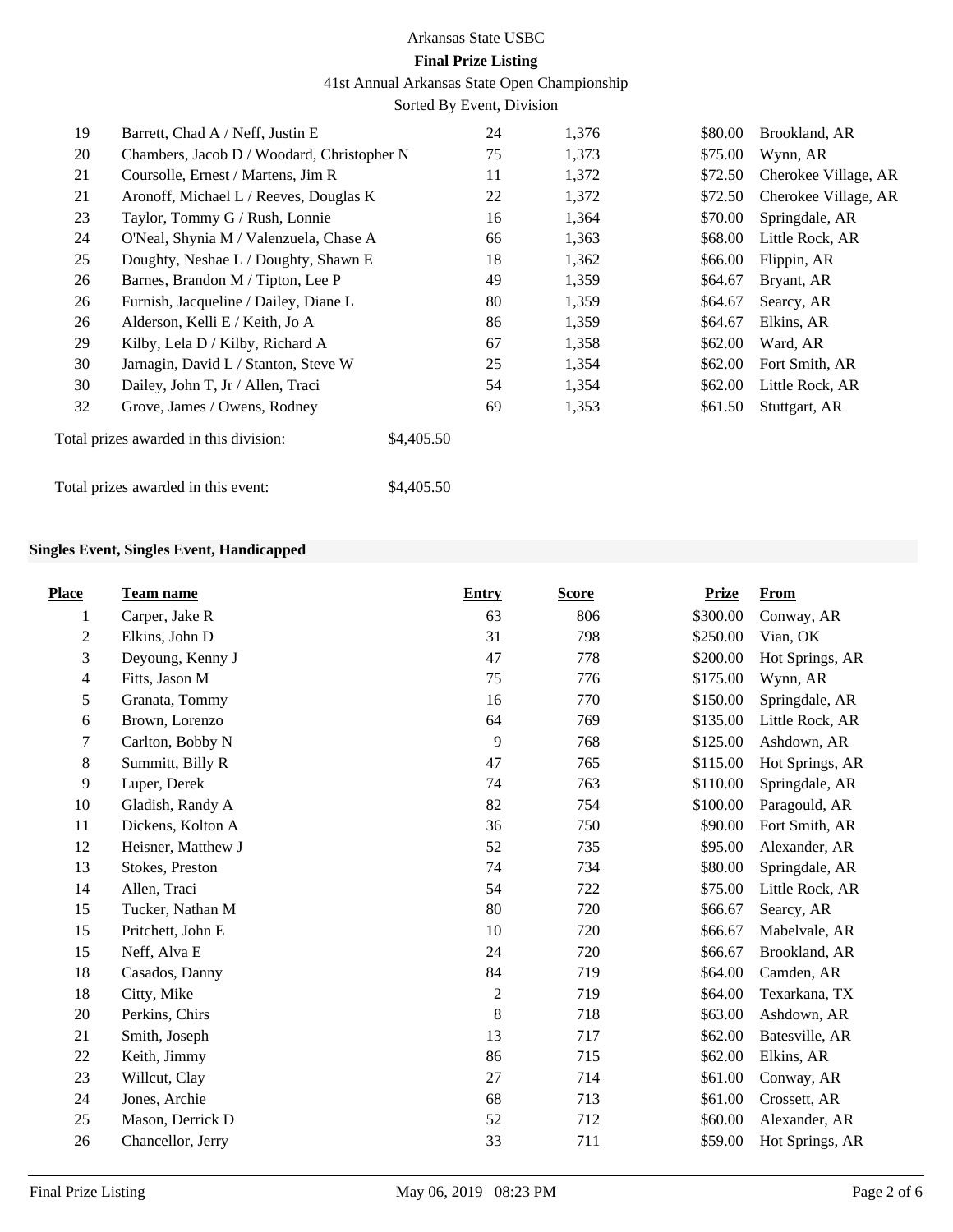41st Annual Arkansas State Open Championship

Sorted By Event, Division

| 26     | Riley, Daniel L                        |            | 87               | 711 | \$59.00 | Amagon, AR        |
|--------|----------------------------------------|------------|------------------|-----|---------|-------------------|
| 28     | Winters, Jessie C                      |            | 26               | 709 | \$56.67 | Fort Smith, AR    |
| 28     | Daniels, Eric                          |            | 87               | 709 | \$56.67 | Amagon, AR        |
| $28\,$ | Blythe, Samuel                         |            | 29               | 709 | \$56.67 | Springdale, AR    |
| 31     | Thompson, Matthew S                    |            | 51               | 708 | \$54.00 | Jonesboro, AR     |
| 31     | Taylor, Brennan                        |            | 88               | 708 | \$54.00 |                   |
| 33     | Chronister, William S                  |            | 36               | 707 | \$52.00 | Fort Smith, AR    |
| 34     | Nordengren, James A                    |            | 85               | 705 | \$52.00 | Conway, AR        |
| 35     | Valenzuela, Chase A                    |            | 66               | 704 | \$50.00 | Little Rock, AR   |
| 36     | Frye, Stephanie                        |            | 60               | 703 | \$50.00 | Batesville, AR    |
| 37     | Jackson, Cathy A                       |            | 55               | 702 | \$48.00 | Leachville, AR    |
| 38     | Alderson, Jay                          |            | 86               | 700 | \$48.00 | Elkins, AR        |
| 39     | Smith, Cory D                          |            | 12               | 699 | \$46.00 | Batesville, AR    |
| 40     | Wallace, Stanley                       |            | 75               | 697 | \$44.67 | Wynn, AR          |
| 40     | Imhoff, Corey R                        |            | $\mathbf{1}$     | 697 | \$44.67 | Newport, AR       |
| 40     | Johns, Christopher                     |            | $\overline{7}$   | 697 | \$44.67 | Wilburn, AR       |
| 43     | Arnold, Andrew P                       |            | 49               | 695 | \$41.50 | Bryant, AR        |
| 43     | Ballard, Thomas K                      |            | 84               | 695 | \$41.50 | Camden, AR        |
| 43     | Anderson, Keith                        |            | 13               | 695 | \$41.50 | Batesville, AR    |
| 43     | Cryts, Charlie C                       |            | 19               | 695 | \$41.50 | Flippin, AR       |
| 47     | Varney, Donavan L                      |            | 42               | 694 | \$40.00 | Sherwood, AR      |
| 47     | Butler, Samuel                         |            | 88               | 694 | \$40.00 |                   |
| 49     | Gladden, Noah S                        |            | 44               | 692 | \$37.00 | Texarkana, AR     |
| 49     | Jasper, Toni L                         |            | 73               | 692 | \$37.00 | Pine Bluff, AR    |
| 49     | Goza, Ronald R                         |            | 77               | 692 | \$37.00 | Monticello, AR    |
| 52     | Didriksen, Dawn M                      |            | 45               | 691 | \$33.33 | Heber Springs, AR |
| 52     | Hudson, Alfonso C                      |            | 52               | 691 | \$33.33 | Alexander, AR     |
| 52     | Bykowski, Scott W                      |            | $\boldsymbol{7}$ | 691 | \$33.33 | Wilburn, AR       |
| 55     | Jarnagin, David L                      |            | 25               | 689 | \$30.67 | Fort Smith, AR    |
| 55     | Grove, James                           |            | 69               | 689 | \$30.67 | Stuttgart, AR     |
| 55     | Gardner, John S                        |            | 81               | 689 | \$30.67 | Conway, AR        |
| 58     | Dokes, Brenda K                        |            | 53               | 688 | \$28.00 | Pine Bluff, AR    |
| 59     | Perez, Jeni A                          |            | 43               | 687 | \$27.00 | Little Rock, AR   |
| 59     | Brumley, Jimmy W                       |            | 81               | 687 | \$27.00 | Conway, AR        |
| 61     | Nooner, Ricky                          |            | 49               | 685 | \$25.50 | Bryant, AR        |
| 61     | Payne, Michael R                       |            | 61               | 685 | \$25.50 | Jacksonville, AR  |
| 63     | Wethington, Ronald                     |            | 42               | 684 | \$8.33  | Sherwood, AR      |
| 63     | Barnes, Brandon M                      |            | 49               | 684 | \$8.33  | Bryant, AR        |
| 63     | O'Neal, Shynia M                       |            | 66               | 684 | \$8.33  | Little Rock, AR   |
| 63     | Bryant, Jimmy G                        |            | 81               | 684 | \$8.33  | Conway, AR        |
| 63     | Trusty, Ron                            |            | 13               | 684 | \$8.33  | Batesville, AR    |
| 63     | Barrett, Chad A                        |            | 24               | 684 | \$8.33  | Brookland, AR     |
|        | Total prizes awarded in this division: | \$4,305.00 |                  |     |         |                   |
|        | Total prizes awarded in this event:    | \$4,305.00 |                  |     |         |                   |

#### **6 Game Combine Handicap, Optional 6 Game Combine Handicap, Handicapped**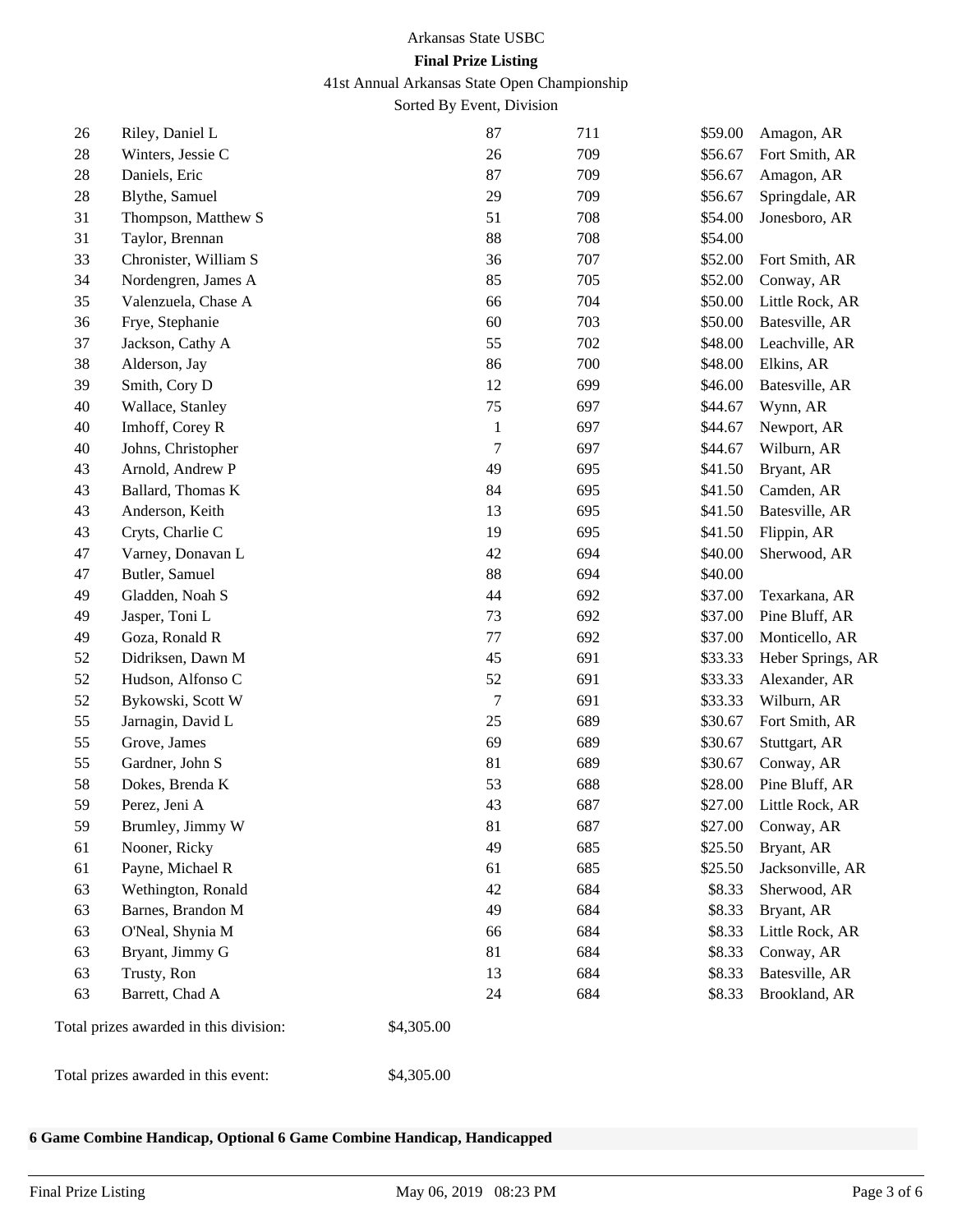41st Annual Arkansas State Open Championship

Sorted By Event, Division

| Place | Team name                              | <b>Entry</b> | <b>Score</b> | <b>Prize</b> | <b>From</b>     |
|-------|----------------------------------------|--------------|--------------|--------------|-----------------|
|       | Deyoung, Kenny J                       | 47           | 1,508        | \$220.00     | Hot Springs, AR |
| 2     | Carper, Jake R                         | 63           | 1,494        | \$150.00     | Conway, AR      |
| 3     | Summitt, Billy R                       | 47           | 1,470        | \$75.00      | Hot Springs, AR |
| 4     | Heisner, Matthew J                     | 43           | 1,460        | \$50.00      | Little Rock, AR |
| 5     | Sams, Michael D                        | 63           | 1,439        | \$25.00      | Conway, AR      |
|       | Total prizes awarded in this division: | \$520.00     |              |              |                 |
|       | Total prizes awarded in this event:    | \$520.00     |              |              |                 |

### **6 Game Combine Scratch, Optional 6 Game Combine Scratch, Scratch**

| <b>Place</b> | Team name                              | <b>Entry</b> | <b>Score</b> | Prize    | <b>From</b>     |
|--------------|----------------------------------------|--------------|--------------|----------|-----------------|
|              | Carper, Jake R                         | 63           | 1,490        | \$175.00 | Conway, AR      |
| 2            | Valenzuela, Chase A                    | 43           | 1,409        | \$115.00 | Little Rock, AR |
| 3            | Thomas, Brian K                        | 50           | 1,391        | \$50.00  | Sherwood, AR    |
| 3            | Sams, Michael D                        | 63           | 1,391        | \$50.00  | Conway, AR      |
|              | Total prizes awarded in this division: | \$390.00     |              |          |                 |
|              | Total prizes awarded in this event:    | \$390.00     |              |          |                 |

#### **All-Events Handicap, All-Events Handicap, Handicapped**

| <b>Place</b> | Team name          | <b>Entry</b> | <b>Score</b> | <b>Prize</b> | <b>From</b>          |
|--------------|--------------------|--------------|--------------|--------------|----------------------|
| 1            | Fitts, Jason M     | 75           | 2,312        | \$200.00     | Wynn, AR             |
| 2            | Chambers, Jacob D  | 75           | 2,242        | \$150.00     | Wynn, AR             |
| 3            | Imhoff, Corey R    | 1            | 2,237        | \$125.00     | Newport, AR          |
| 4            | Carper, Jake R     | 63           | 2,235        | \$100.00     | Conway, AR           |
| 5            | Halsted, Kenny D   | 47           | 2,193        | \$85.00      | Hot Springs, AR      |
| 6            | Deyoung, Kenny J   | 47           | 2,188        | \$60.00      | Hot Springs, AR      |
| 6            | Brown, Lorenzo     | 64           | 2,188        | \$60.00      | Little Rock, AR      |
| 8            | Summitt, Billy R   | 47           | 2,185        | \$45.00      | Hot Springs, AR      |
| 9            | Gladish, Randy A   | 82           | 2,180        | \$40.00      | Paragould, AR        |
| 10           | Barrett, Chad A    | 24           | 2,161        | \$38.00      | Brookland, AR        |
| 11           | Payne, Michael R   | 61           | 2,159        | \$37.00      | Jacksonville, AR     |
| 12           | Dickens, Kolton A  | 36           | 2,158        | \$36.00      | Fort Smith, AR       |
| 13           | Brumley, Jimmy W   | 81           | 2,134        | \$35.00      | Conway, AR           |
| 14           | Neff, Alva E       | 24           | 2,132        | \$34.00      | Brookland, AR        |
| 15           | Cox, Carl          | 68           | 2,130        | \$33.00      | Crossett, AR         |
| 16           | Heisner, Matthew J | 43           | 2,115        | \$32.00      | Little Rock, AR      |
| 17           | Shelton, Billie E  | 11           | 2,114        | \$31.00      | Cherokee Village, AR |
| 18           | Blythe, Samuel     | 29           | 2,110        | \$29.00      | Springdale, AR       |
| 19           | Thomas, Brian K    | 50           | 2,101        | \$27.50      | Sherwood, AR         |
| 19           | Baker, Demetrius T | 65           | 2,101        | \$27.50      | Little Rock, AR      |
| 21           | Imhoff, Eric V     | 1            | 2,100        | \$26.00      | Newport, AR          |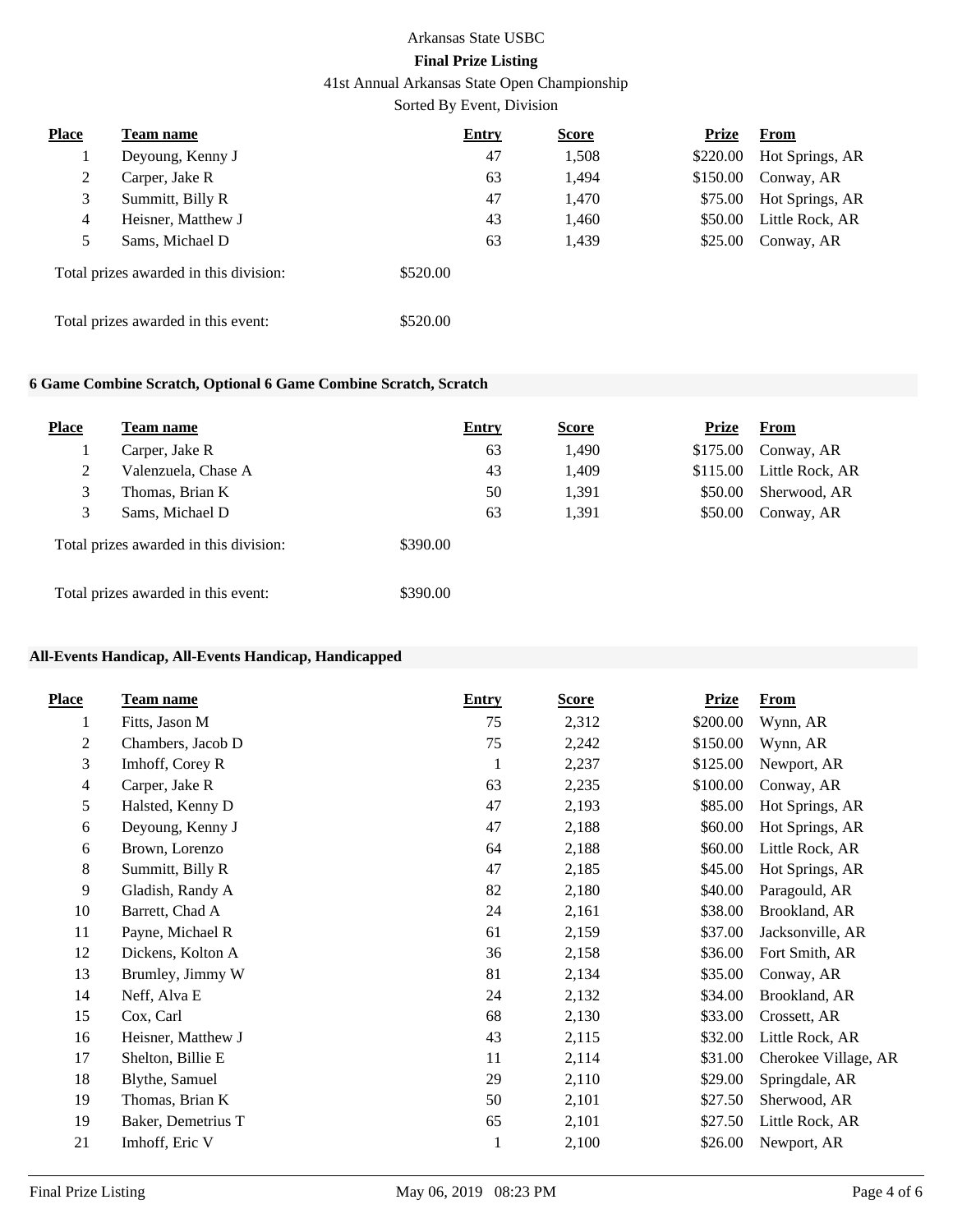41st Annual Arkansas State Open Championship

Sorted By Event, Division

| 22 | Butler, Samuel                         |            | 88 | 2,096 | \$25.00 |                      |
|----|----------------------------------------|------------|----|-------|---------|----------------------|
| 23 | Stokes, Preston                        |            | 74 | 2,093 | \$23.00 | Springdale, AR       |
| 23 | Reeves, Douglas K                      |            | 22 | 2,093 | \$23.00 | Cherokee Village, AR |
| 25 | Perkins, Chirs                         |            | 8  | 2,085 | \$20.00 | Ashdown, AR          |
| 26 | Chancellor, Jerry                      |            | 33 | 2,081 | \$15.00 | Hot Springs, AR      |
| 27 | Wethington, Ronald                     |            | 42 | 2,078 | \$6.50  | Sherwood, AR         |
| 27 | Yates, Timothy L                       |            | 63 | 2,078 | \$6.50  | Conway, AR           |
|    | Total prizes awarded in this division: | \$1,370.00 |    |       |         |                      |
|    | Total prizes awarded in this event:    | \$1,370.00 |    |       |         |                      |

### **All-Events Scratch, All-Events Scratch, Scratch**

| <b>Place</b> | Team name                              | <b>Entry</b> | <b>Score</b> | <b>Prize</b> | From                  |
|--------------|----------------------------------------|--------------|--------------|--------------|-----------------------|
|              | Carper, Jake R                         | 63           | 2,229        | \$130.00     | Conway, AR            |
| 2            | Imhoff, Corey R                        | 1            | 2,132        | \$105.00     | Newport, AR           |
| 3            | Payne, Michael R                       | 61           | 2,111        | \$80.00      | Jacksonville, AR      |
| 4            | Thomas, Brian K                        | 50           | 2,101        | \$65.00      | Sherwood, AR          |
| 5            | Butler, Samuel                         | 88           | 2,096        | \$50.00      |                       |
| 6            | Imhoff, Eric V                         | 1            | 2,076        | \$40.00      | Newport, AR           |
| 7            | Barrett, Chad A                        | 24           | 2,074        | \$30.00      | Brookland, AR         |
| 8            | Pritchett, John E                      | 10           | 2,062        | \$25.00      | Mabelvale, AR         |
| 9            | Uekman, Richard L                      | 6            | 2,059        | \$20.00      | North Little Rock, AR |
| 10           | Luper, Derek                           | 74           | 2,057        | \$16.00      | Springdale, AR        |
| 11           | Stokes, Preston                        | 74           | 2,045        | \$14.00      | Springdale, AR        |
|              | Total prizes awarded in this division: | \$575.00     |              |              |                       |
|              | Total prizes awarded in this event:    | \$575.00     |              |              |                       |

### **Singles Scratch, Singles Scratch Event, Scratch**

| Team name<br>Carper, Jake R |                                                                                                                           | <b>Entry</b> | <b>Score</b> | Prize    | From            |  |
|-----------------------------|---------------------------------------------------------------------------------------------------------------------------|--------------|--------------|----------|-----------------|--|
|                             |                                                                                                                           |              |              |          |                 |  |
|                             |                                                                                                                           | 63           | 804          | \$115.00 | Conway, AR      |  |
| Luper, Derek                |                                                                                                                           | 74           | 758          | \$85.00  | Springdale, AR  |  |
| Pritchett, John E           |                                                                                                                           | 10           | 720          | \$70.00  | Mabelvale, AR   |  |
| Stokes, Preston             |                                                                                                                           | 74           | 718          | \$50.00  | Springdale, AR  |  |
| Gladish, Randy A            |                                                                                                                           | 82           | 706          | \$40.00  | Paragould, AR   |  |
| Valenzuela, Chase A         |                                                                                                                           | 66           | 704          | \$30.00  | Little Rock, AR |  |
| Butler, Samuel              |                                                                                                                           | 88           | 694          | \$10.00  |                 |  |
| Smith, Cory D               |                                                                                                                           | 12           | 694          | \$10.00  | Batesville, AR  |  |
|                             | \$410.00                                                                                                                  |              |              |          |                 |  |
|                             | \$410.00                                                                                                                  |              |              |          |                 |  |
|                             | \$16,504.50                                                                                                               |              |              |          |                 |  |
|                             | Total prizes awarded in this division:<br>Total prizes awarded in this event:<br>Total prizes awarded in this tournament: |              |              |          |                 |  |